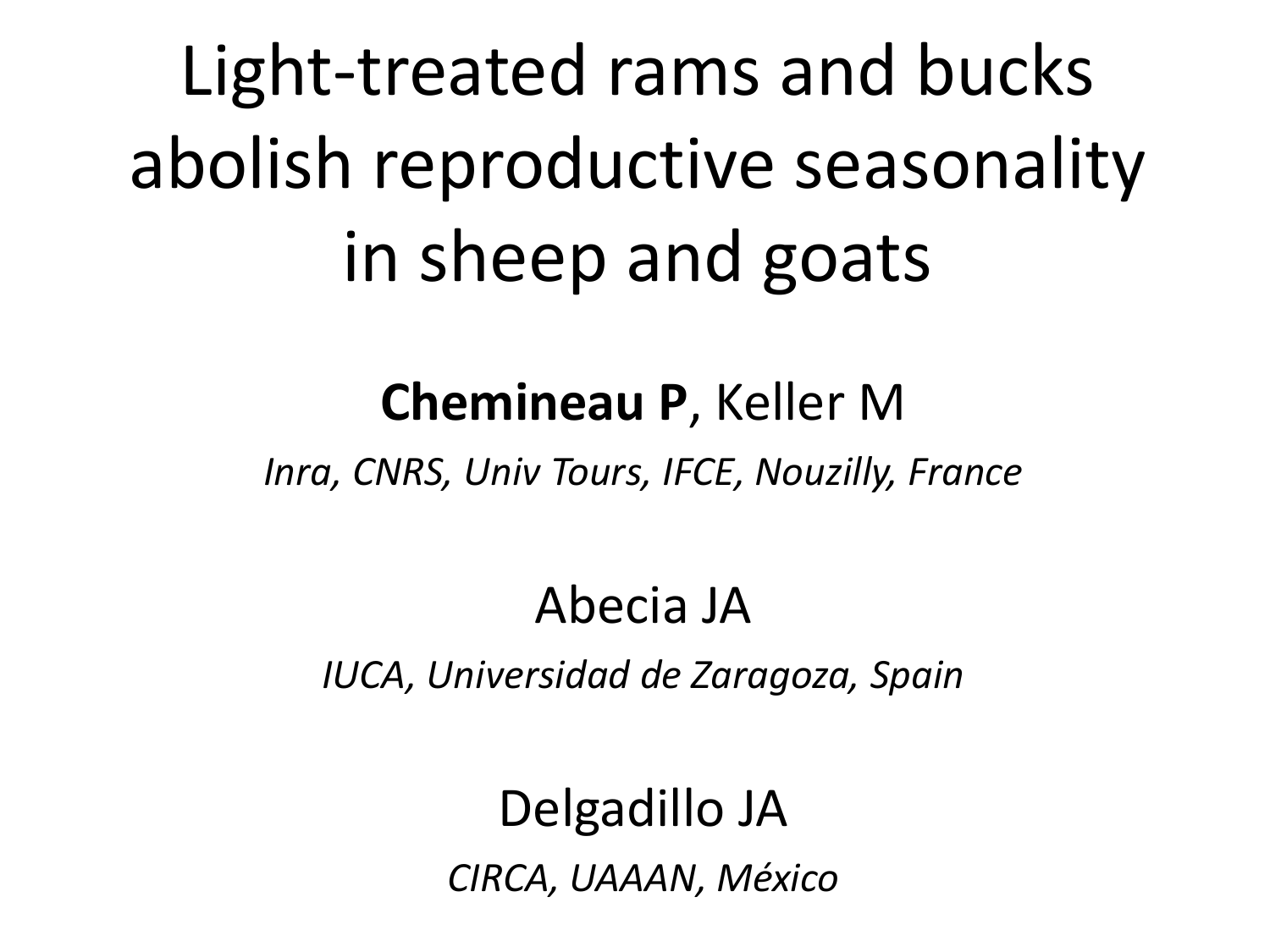1. Seasonality of breeding is a trait of temperate and subtropical sheep and goats, which has major technical and economical consequences.

2. In males and females, photoperiod imposes male sexual rest and cessation of ovulatory and oestrus activities during 5-6 months in spring and summer, in breeds of these latitudes.

3. Recently, we showed the high efficiency of light-treated sexually-active rams and bucks to :

(a) abolish the seasonality of breeding in females (b) improve the efficiency of the "male effect"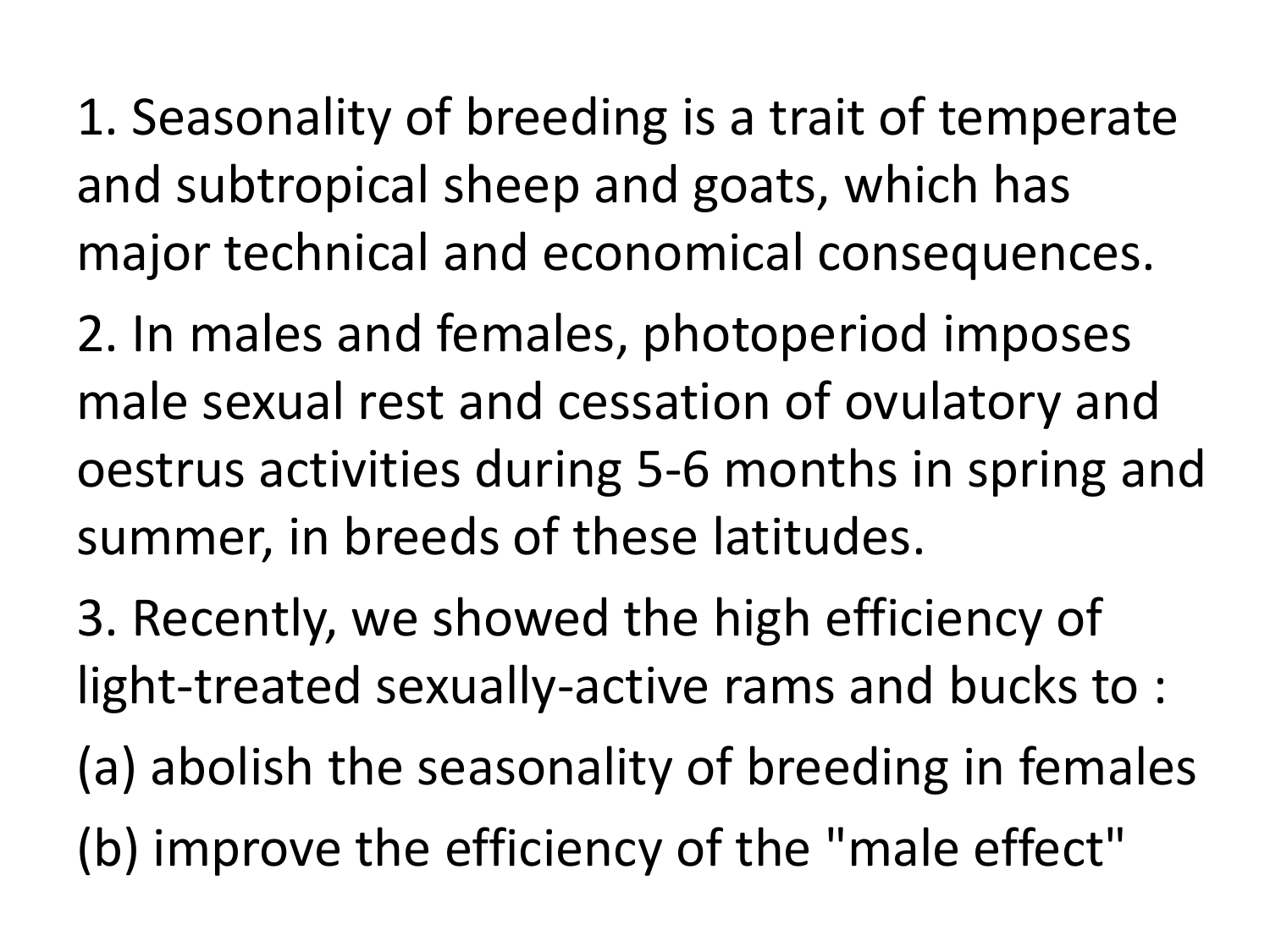## Treat the males with extra-light: a technique simple, cheap and efficient to stimulate sexual activity

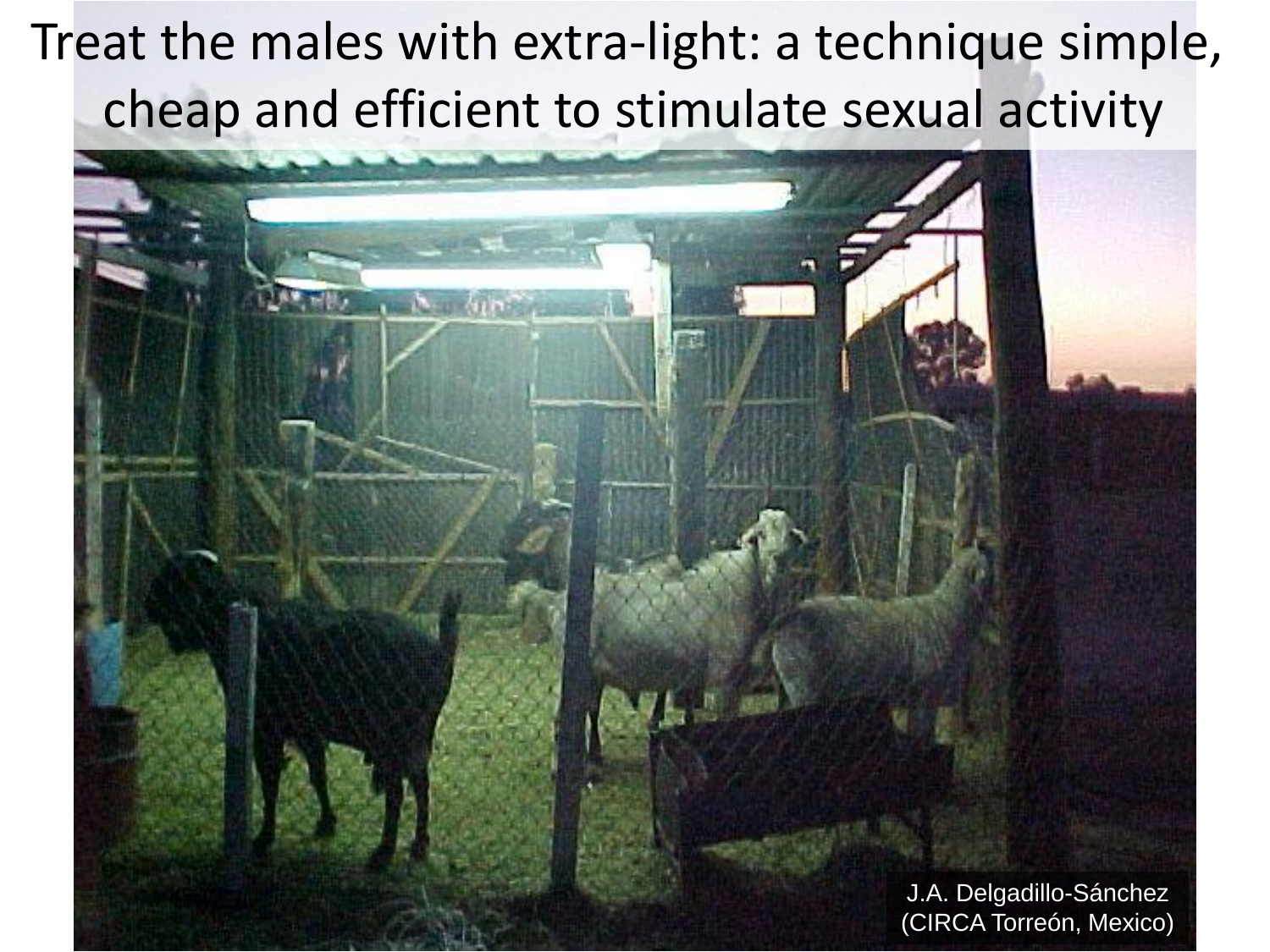## Extra-light treatment



(Delgadillo et al., 2002)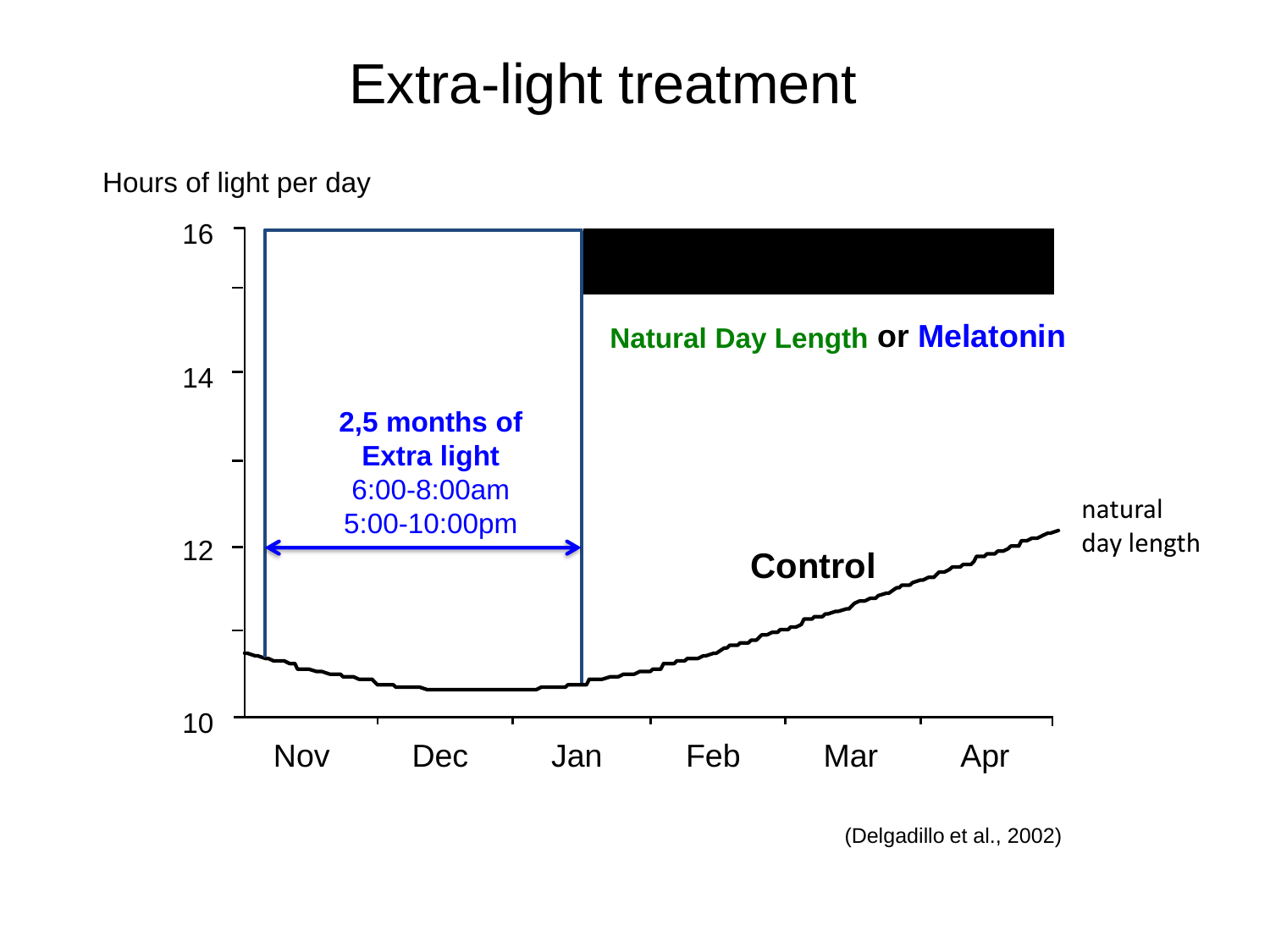#### Testosterone response to extra-light treatment (bucks México)

Testosterone (ng/mL)



(Delgadillo et al., 2002)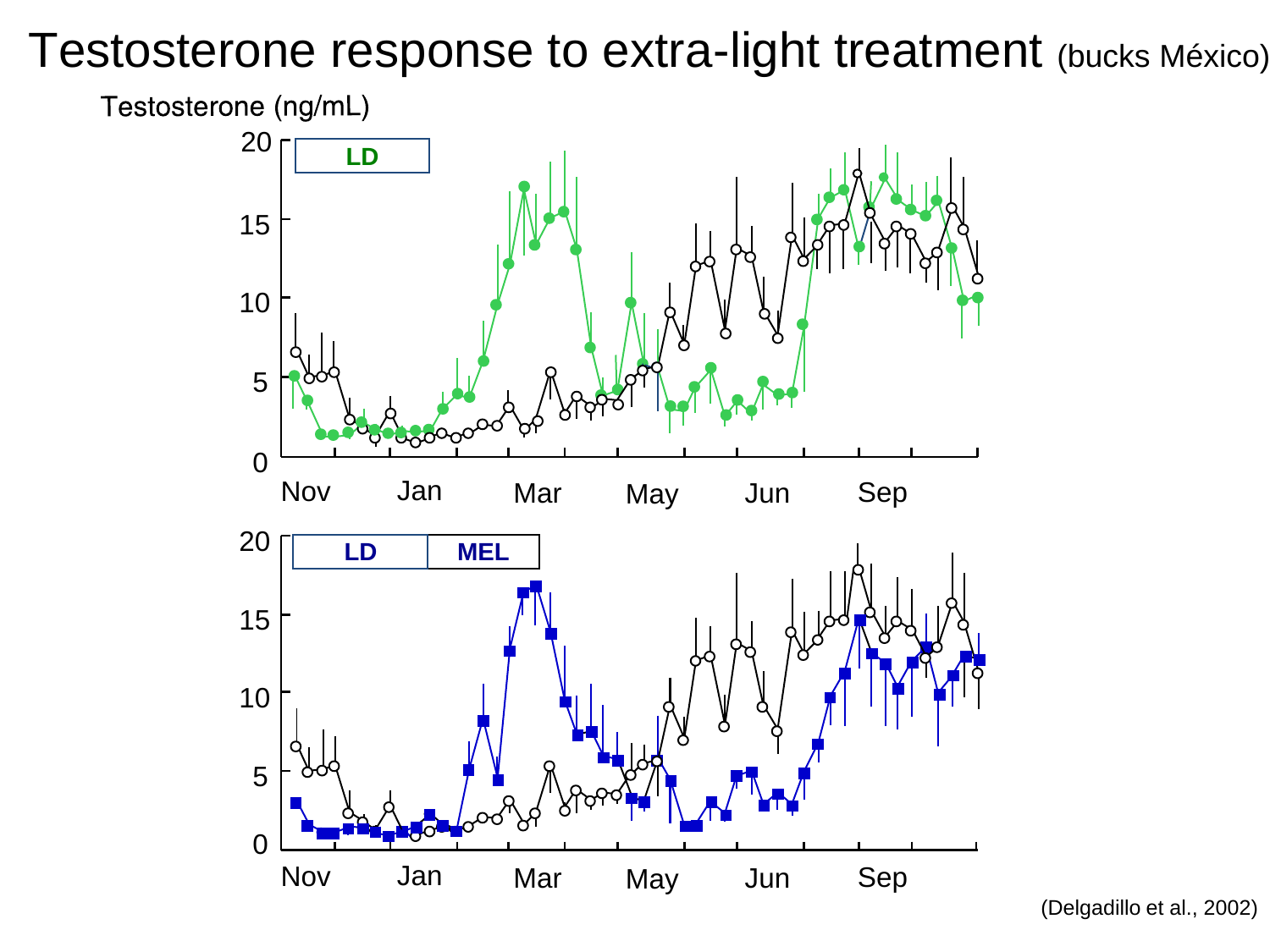# Inactive male



Delgadillo JA CIRCA Mex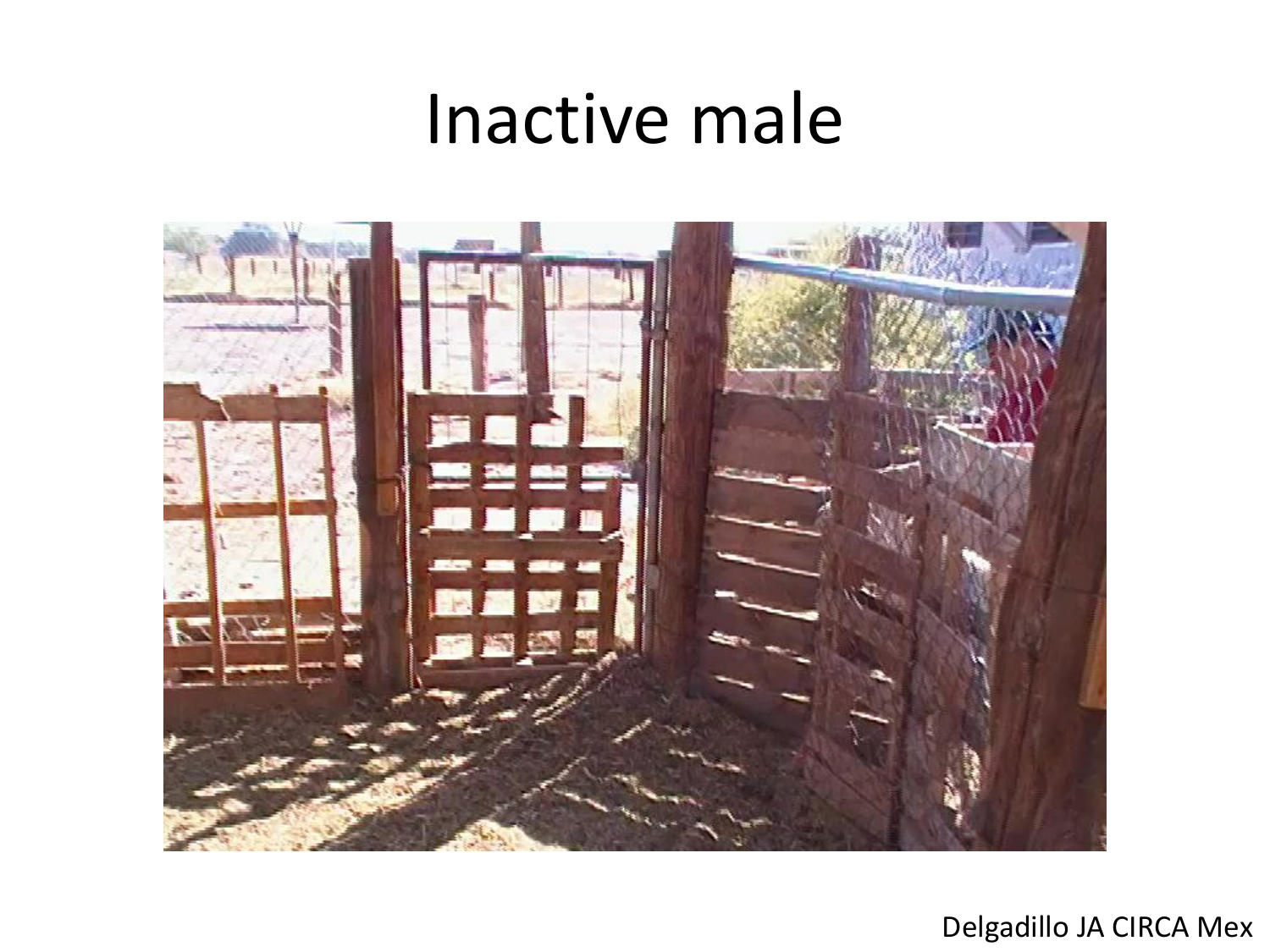# Sexually active male



Delgadillo JA CIRCA Mex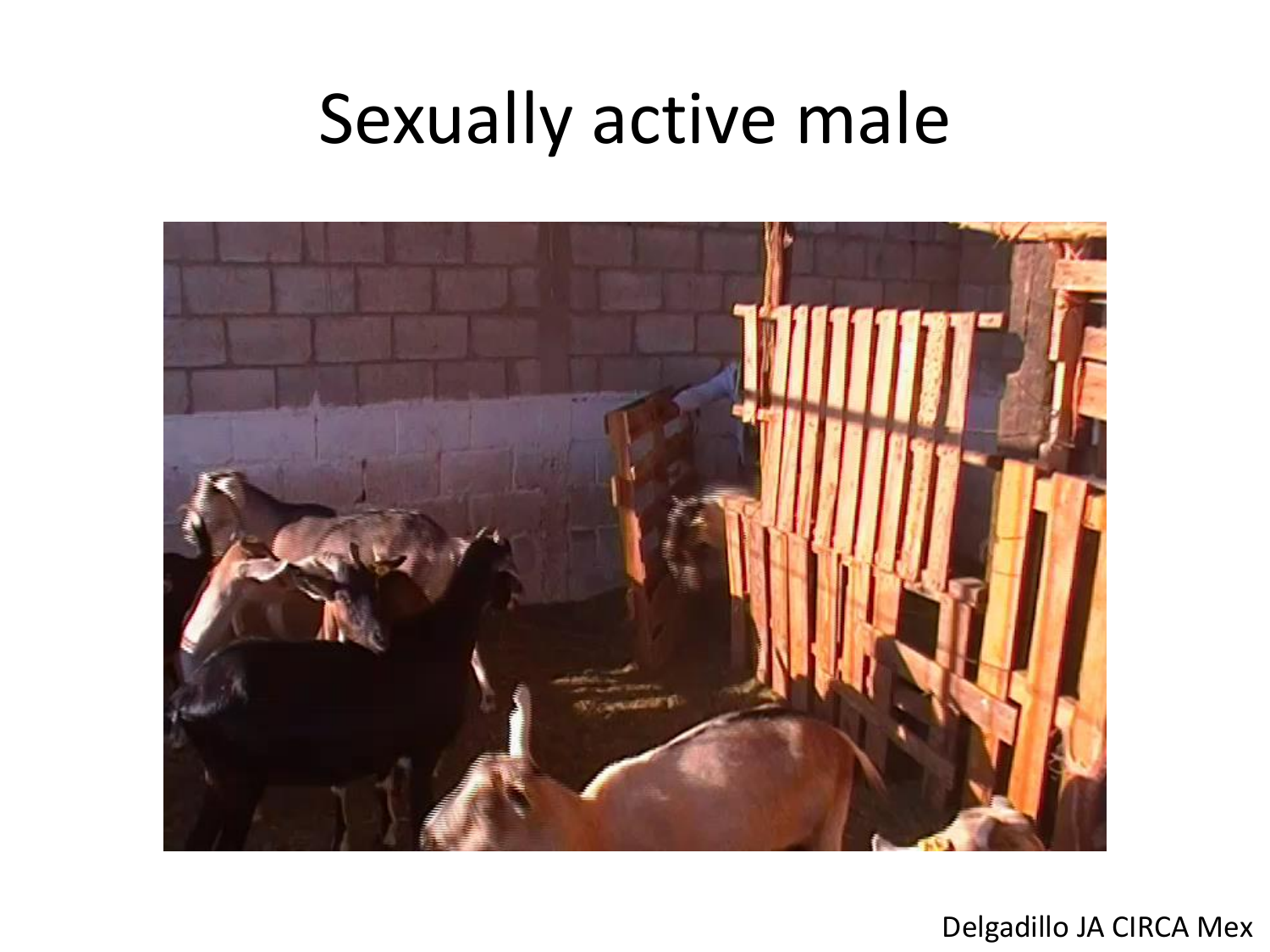Sexual behavior of bucks during their breeding season, after they were submitted to a photoperiodic treatment and during their non-breeding season (Mexico)

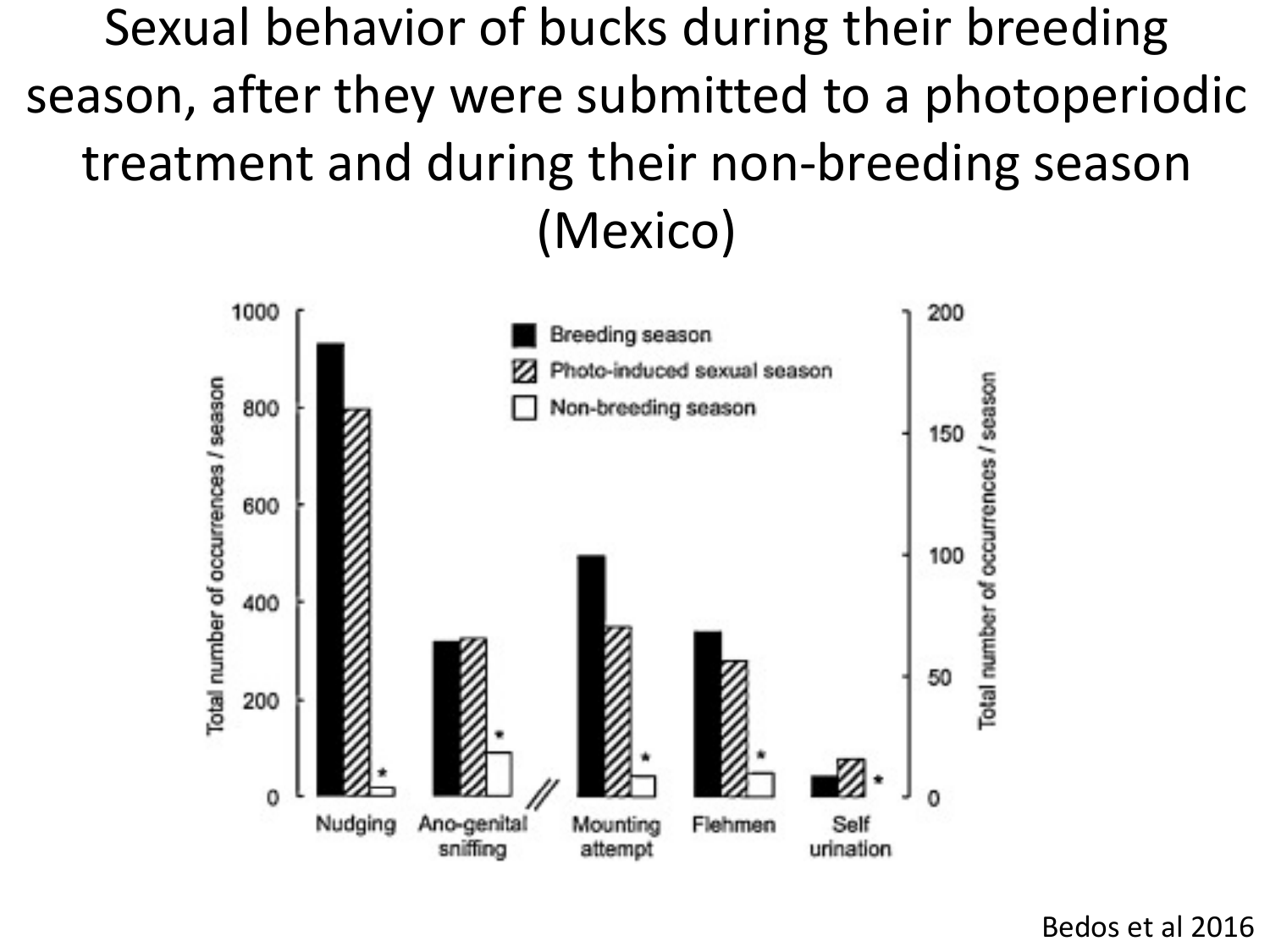#### (a) Sexually active males completely prevent seasonal anoestrus (goats = cows !)



Delgadillo J.A. et al. 2015 Hormones & Behavior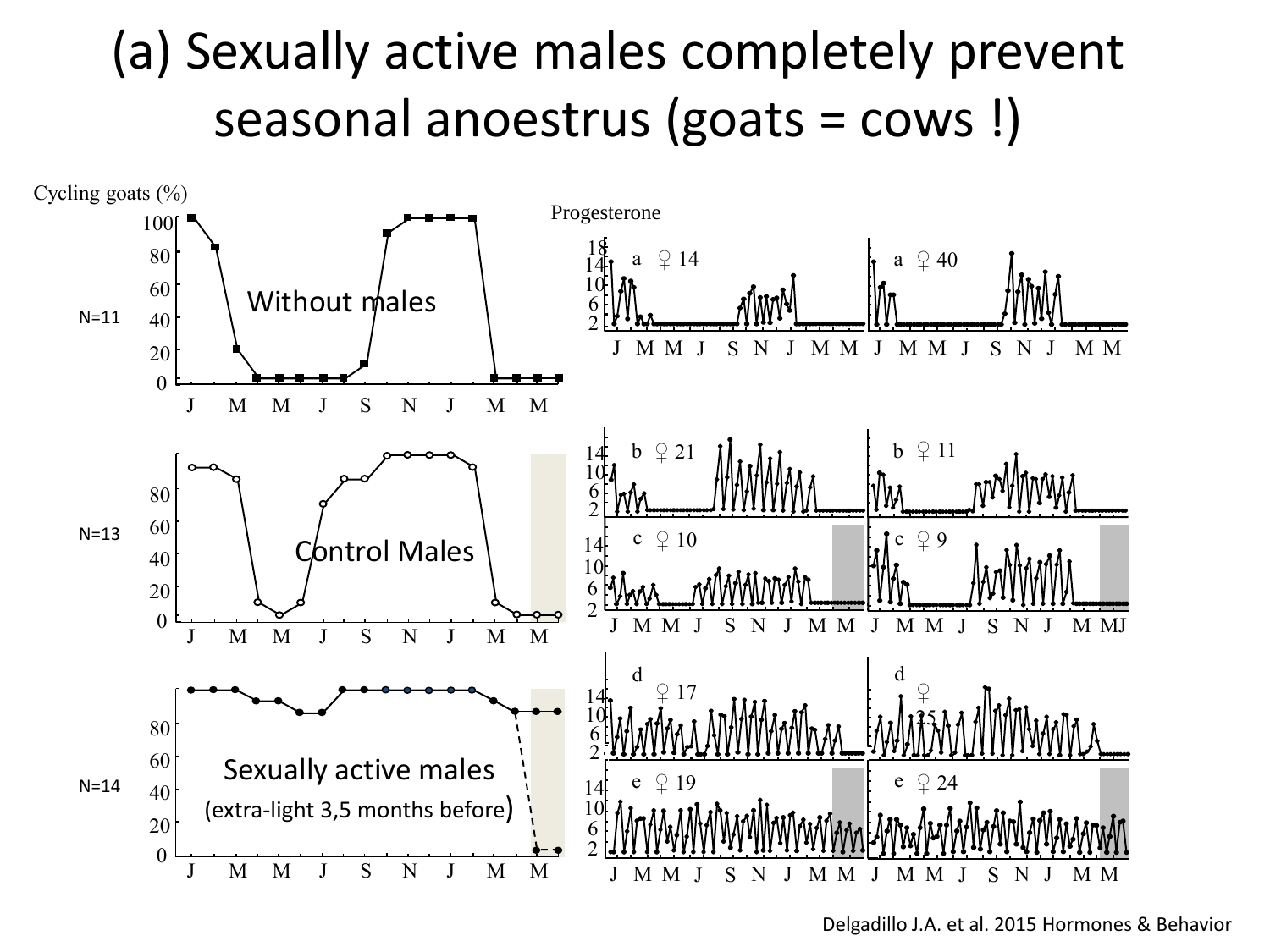#### (a) Sexually active males act centrally

Plasma LH in Ovariectomized + E2 goats

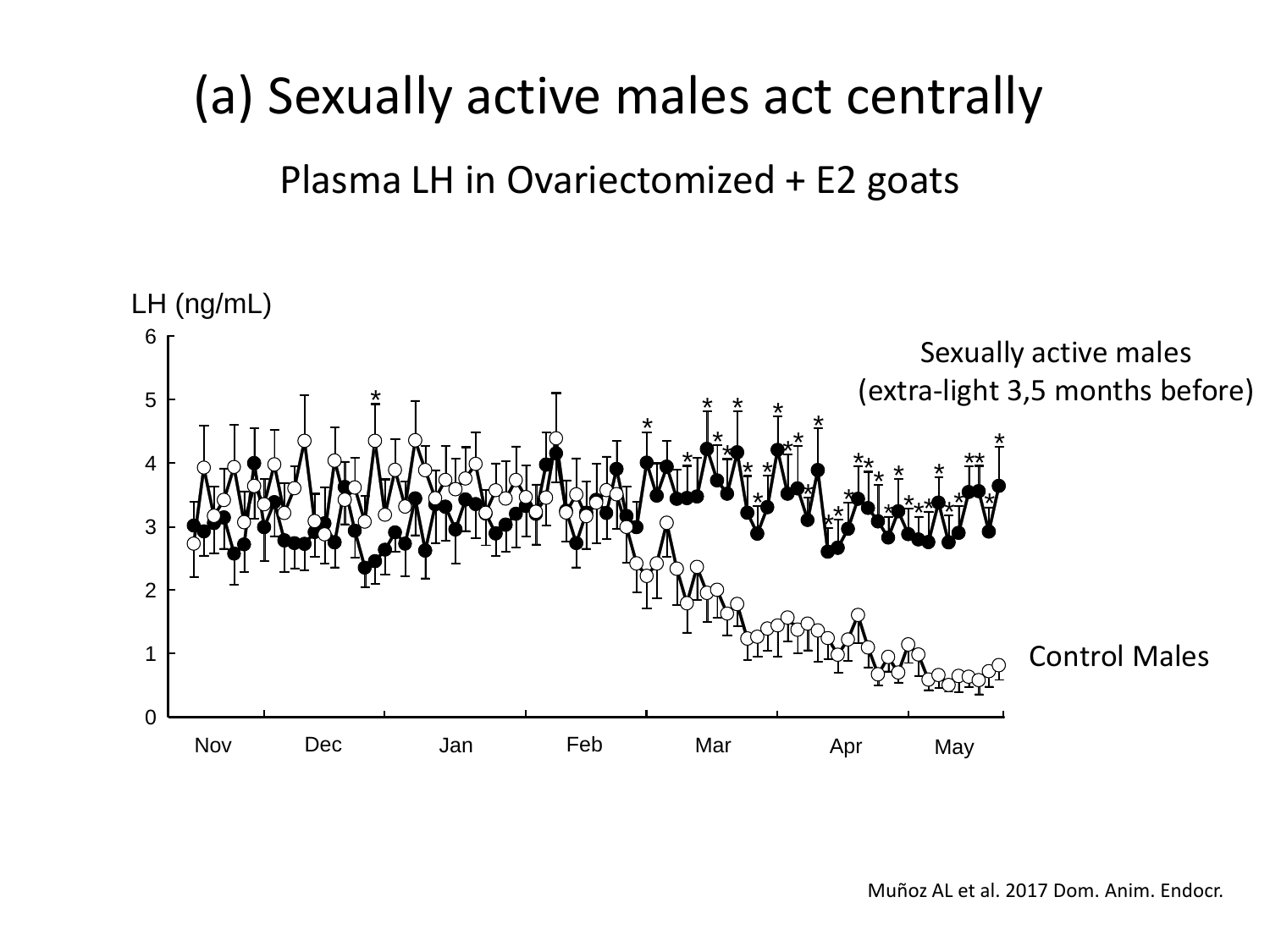### (b) Sexually active males dramatically improve efficiency of the "male effect"



<sup>(</sup>Flores et al., 2000; Delgadillo et al., 2002)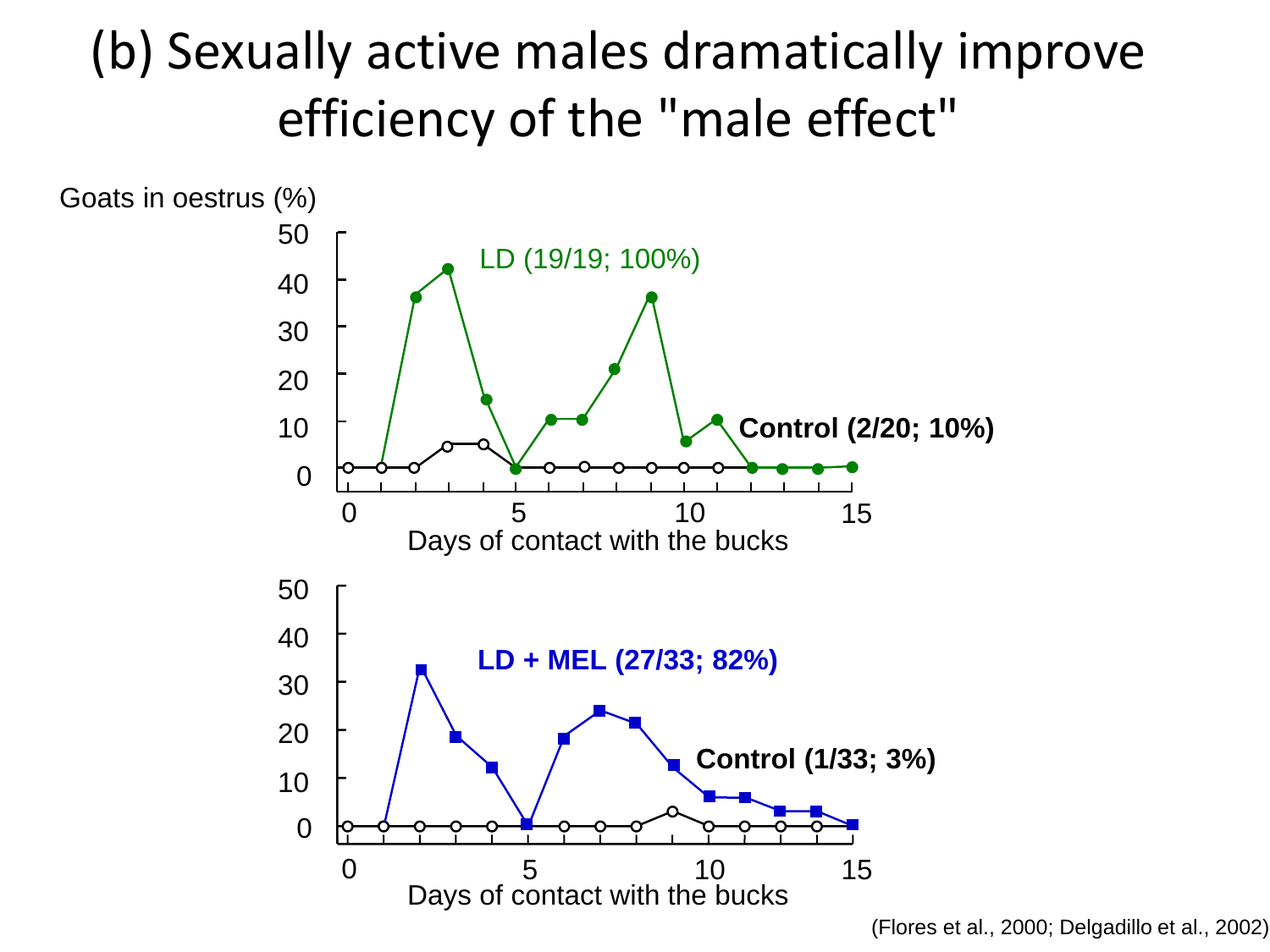## Use of light-induced sexually active rams in Spring, in a ram effect in Rasa Aragonesa ewes (Spain)

|                                               | <b>Fertility</b><br>$\frac{9}{6}$<br><b>Ewes</b><br>lambing | <b>Prolificity</b><br>Lambs/Lam<br>bing | <b>Fecundity</b><br>Lambs/ewe<br>joined |
|-----------------------------------------------|-------------------------------------------------------------|-----------------------------------------|-----------------------------------------|
| Ram effect with control<br>rams $(N=18)$      | 78                                                          | 1,29                                    | 1,00                                    |
| Ram effect with light-<br>induced rams (N=17) | 100                                                         | 1,44                                    | 1,44                                    |
|                                               | P < 0.05                                                    | <b>NS</b>                               | P < 0.05                                |

(Abecia et al., 2017)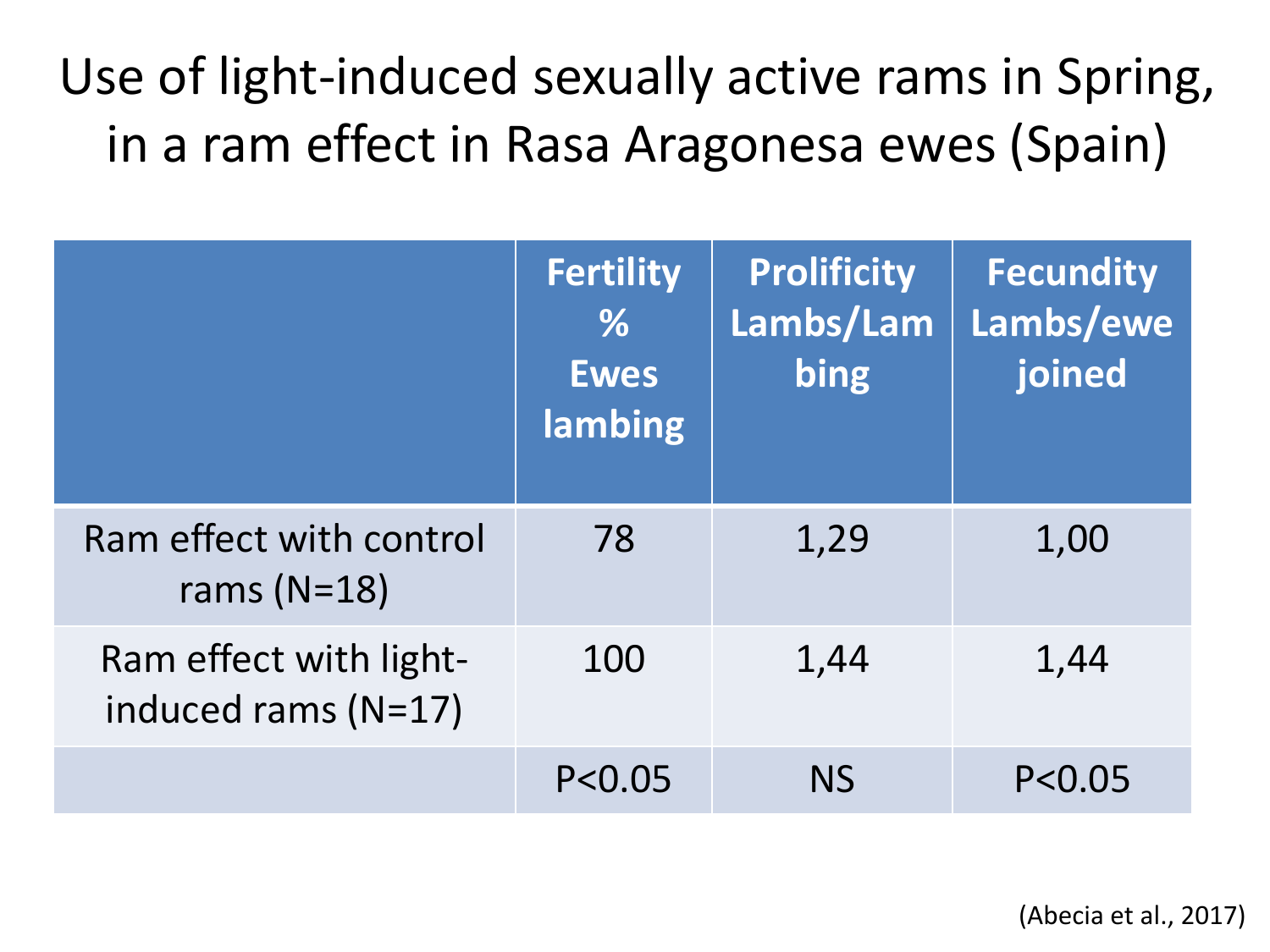Use of light-induced sexually active rams in Spring, in a ram effect in Churra ewes in an organic farm (Spain)

|                                               | <b>Fertility</b><br>$\%$<br><b>Ewes</b><br>lambing | <b>Prolificity</b><br>Lambs/Lam<br>bing | <b>Fecundity</b><br>Lambs/ewe<br>joined |
|-----------------------------------------------|----------------------------------------------------|-----------------------------------------|-----------------------------------------|
| Ram effect with control<br>rams $(N=72)$      | 42                                                 | 1.13                                    | 0,47                                    |
| Ram effect with light-<br>induced rams (N=72) | 68                                                 | 1.18                                    | 0.81                                    |
|                                               | P<0.001                                            | <b>NS</b>                               | P<0.002                                 |

(Abecia et al., 2017)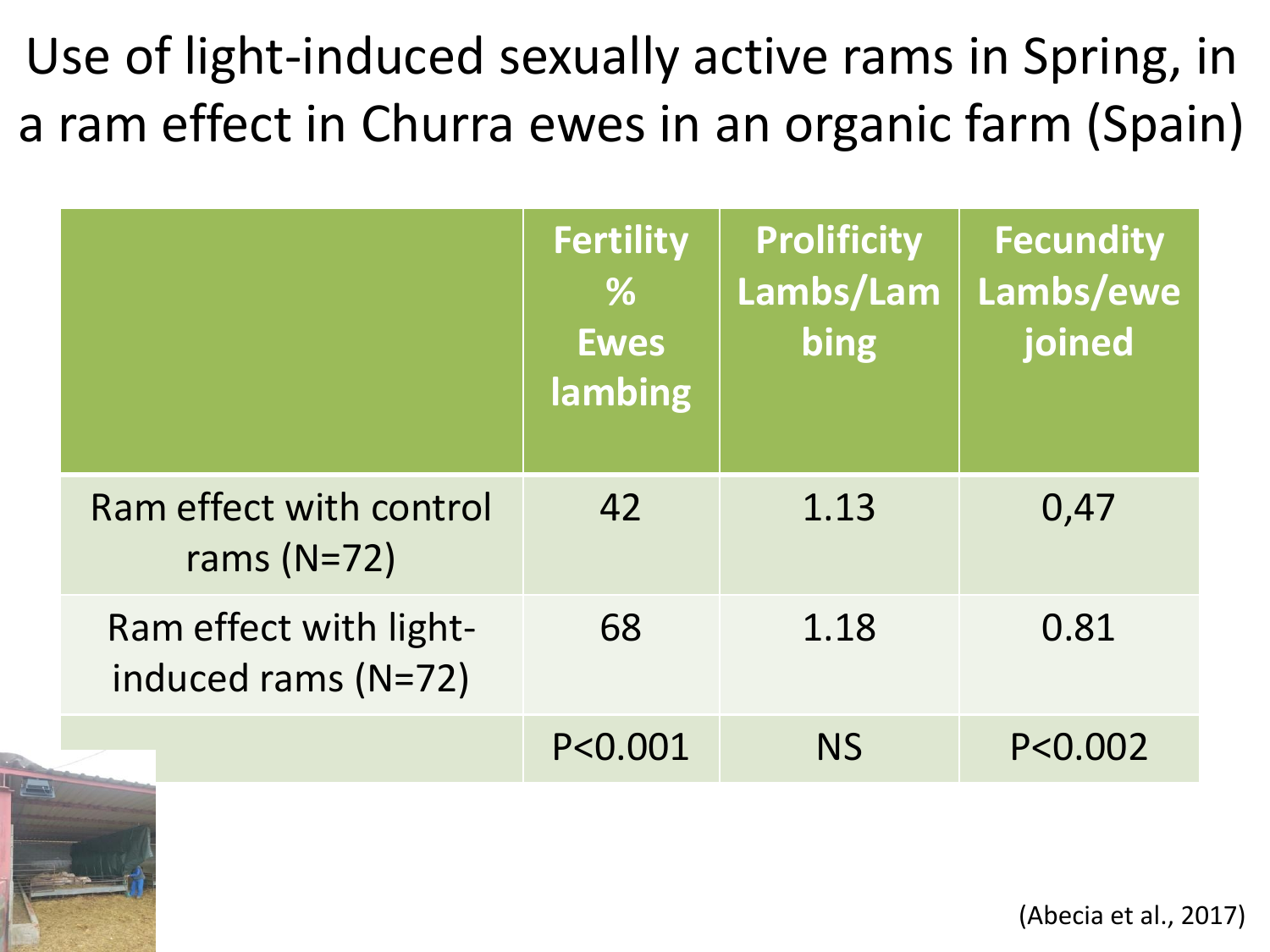## Potential technico-economic benefits in Mexico

- Sexually active bucks are now used in the "Comarca Lagunera":
- 80 bucks a year are now treated using the CIRCA method and spread in about 300 flocks
- this technique reduced kid mortality (-15%), lengthened lactation (+ 3months) and increased mik production
- The efficiency at the regional level could be very high:

| <b>Hyp 60%</b>                                       |                | per goat   per flock/farmer | for Comarca               |
|------------------------------------------------------|----------------|-----------------------------|---------------------------|
| penetration                                          |                | (70 goats/flock)            | Lagunera                  |
| Increase in income<br>in Euros $(\epsilon)$ per year | $+24 \epsilon$ | + 3 400 €                   | $+12$ millions $\epsilon$ |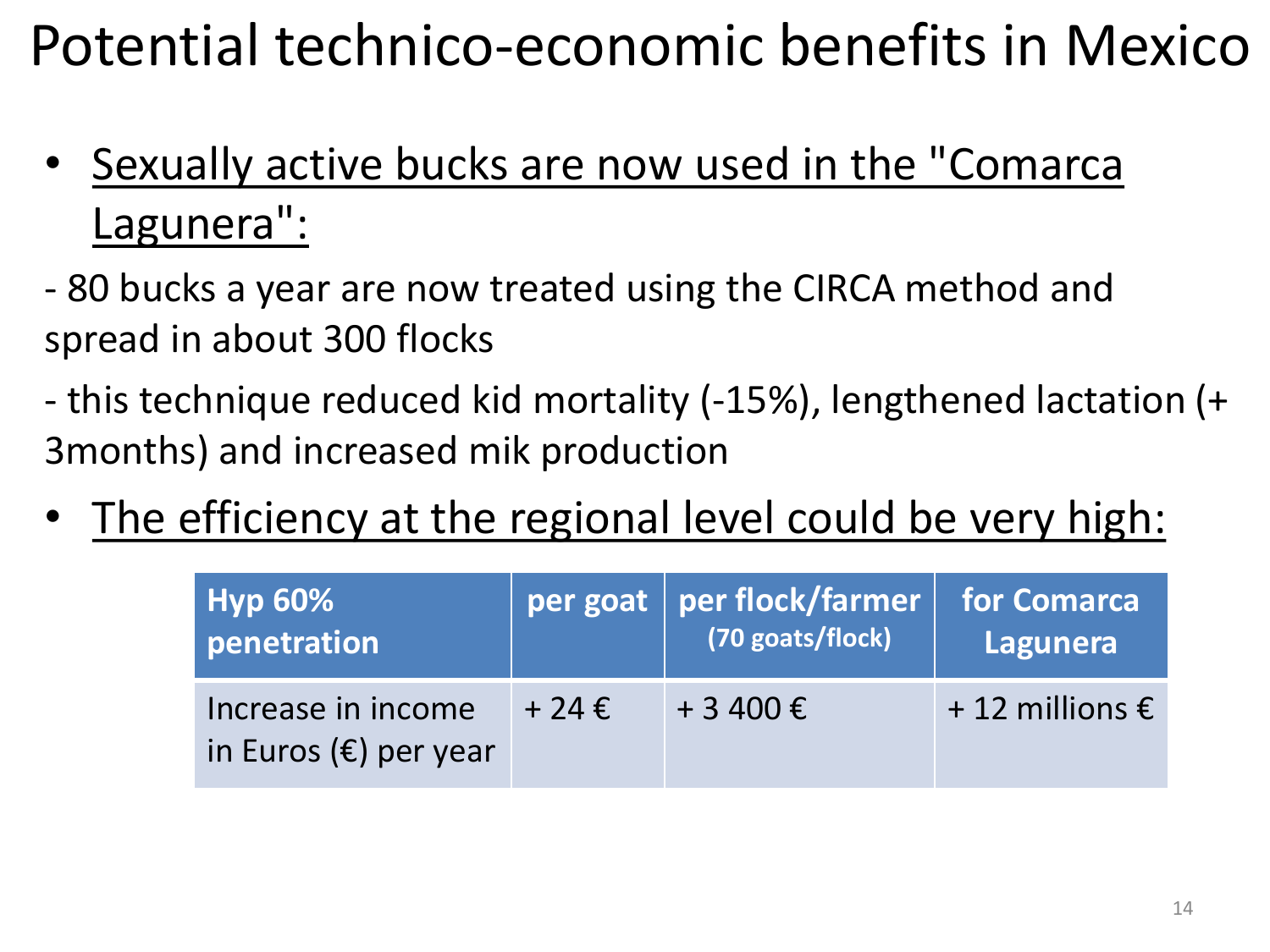# Conclusion

(take-home messages)

Light-treated sexually-active rams and bucks :

1. abolish the seasonality of breeding in females

2. dramatically enhanced the response of ewes and goats to the "male effect"